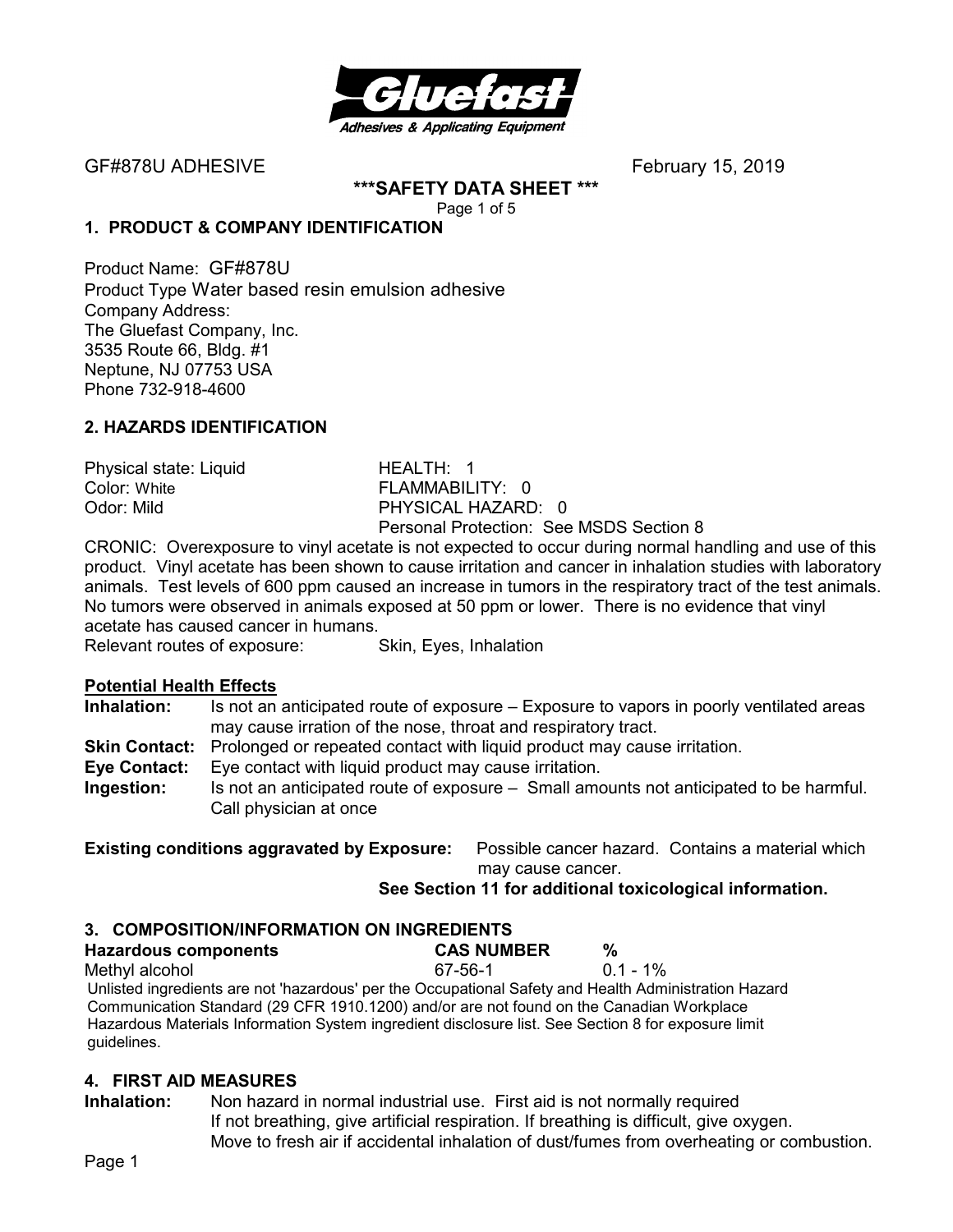

GF#878U ADHESIVE **BEF#878U ADHESIVE** 

# **\*\*\*SAFETY DATA SHEET \*\*\***

Page 2 of 5

| <b>Skin contact:</b>                                                                                                                                                                                | Wash affected area with soap and water. Launder contaminated clothing before<br>reuse.                                                                                       |                                                                                                                                                                                                                                                                                       |  |
|-----------------------------------------------------------------------------------------------------------------------------------------------------------------------------------------------------|------------------------------------------------------------------------------------------------------------------------------------------------------------------------------|---------------------------------------------------------------------------------------------------------------------------------------------------------------------------------------------------------------------------------------------------------------------------------------|--|
| Eye contact:                                                                                                                                                                                        | Flush immediately with water for 15 minutes. Consult a physician if irritation<br>persists.                                                                                  |                                                                                                                                                                                                                                                                                       |  |
| Ingestion:                                                                                                                                                                                          | If person can swallow, give one glass of water or milk. Do not induce vomiting.<br>Get immediate medical attention. Never give anything by mouth to an<br>unconscious person |                                                                                                                                                                                                                                                                                       |  |
| <b>5. FIRE FIGHTING MEASURES</b><br><b>Flash point:</b><br>Auto ignition temperature:<br>Flammable/Explosive limits - lower:<br>Flammable/Explosive limits - upper:<br>Extinguishing media:         |                                                                                                                                                                              | Non Flammable<br>Not applicable<br>Not applicable<br>Not applicable<br>Non- flammable in liquid state; use water spray (fog),<br>foam, dry chemical or carbon dioxide on dried product.                                                                                               |  |
| Special firefighting procedures:                                                                                                                                                                    |                                                                                                                                                                              | Fire fighters should wear positive pressure self-contained<br>breathing apparatus (SCBA). Wear full protective clothing.                                                                                                                                                              |  |
| Unusual fire or explosion hazards:                                                                                                                                                                  |                                                                                                                                                                              | There is the possibility of pressure build-up in closed<br>containers when heated. Water spray may be used to<br>cool the containers.                                                                                                                                                 |  |
| <b>Hazardous combustion products:</b>                                                                                                                                                               |                                                                                                                                                                              | Incomplete combustion can yield low molecular weight<br>hydrocarbons, carbon monoxide.                                                                                                                                                                                                |  |
| 6. ACCIDENTAL RELEASE MEASURES<br>Dike if necessary, contain spill with inert absorbent and transfer to containers for disposal. Keep<br>spilled product out of sewers, watersheds or water systems |                                                                                                                                                                              |                                                                                                                                                                                                                                                                                       |  |
| <b>Environmental precautions:</b>                                                                                                                                                                   |                                                                                                                                                                              | Do not allow material to contaminate ground water system.<br>No special environmental precautions required.                                                                                                                                                                           |  |
| <b>Clean-up methods:</b>                                                                                                                                                                            |                                                                                                                                                                              | Spills should be taken up with suitable absorbent and<br>placed in containers. Spill area can be washed with<br>water; collect wash water for approved disposal. Do not<br>flush to storm sewer or waterway. Contact state or town<br>municipalities for proper disposal instructions |  |
| 7. HANDLING AND STORAGE                                                                                                                                                                             |                                                                                                                                                                              |                                                                                                                                                                                                                                                                                       |  |
| Handling:                                                                                                                                                                                           |                                                                                                                                                                              | Store at room temperature. Rotate stock using oldest<br>material first.                                                                                                                                                                                                               |  |
| Storage:                                                                                                                                                                                            |                                                                                                                                                                              | Store at room temperature. Rotate stock using oldest<br>material first. Shelf life is six months. KEEP FROM<br>FREEZING.                                                                                                                                                              |  |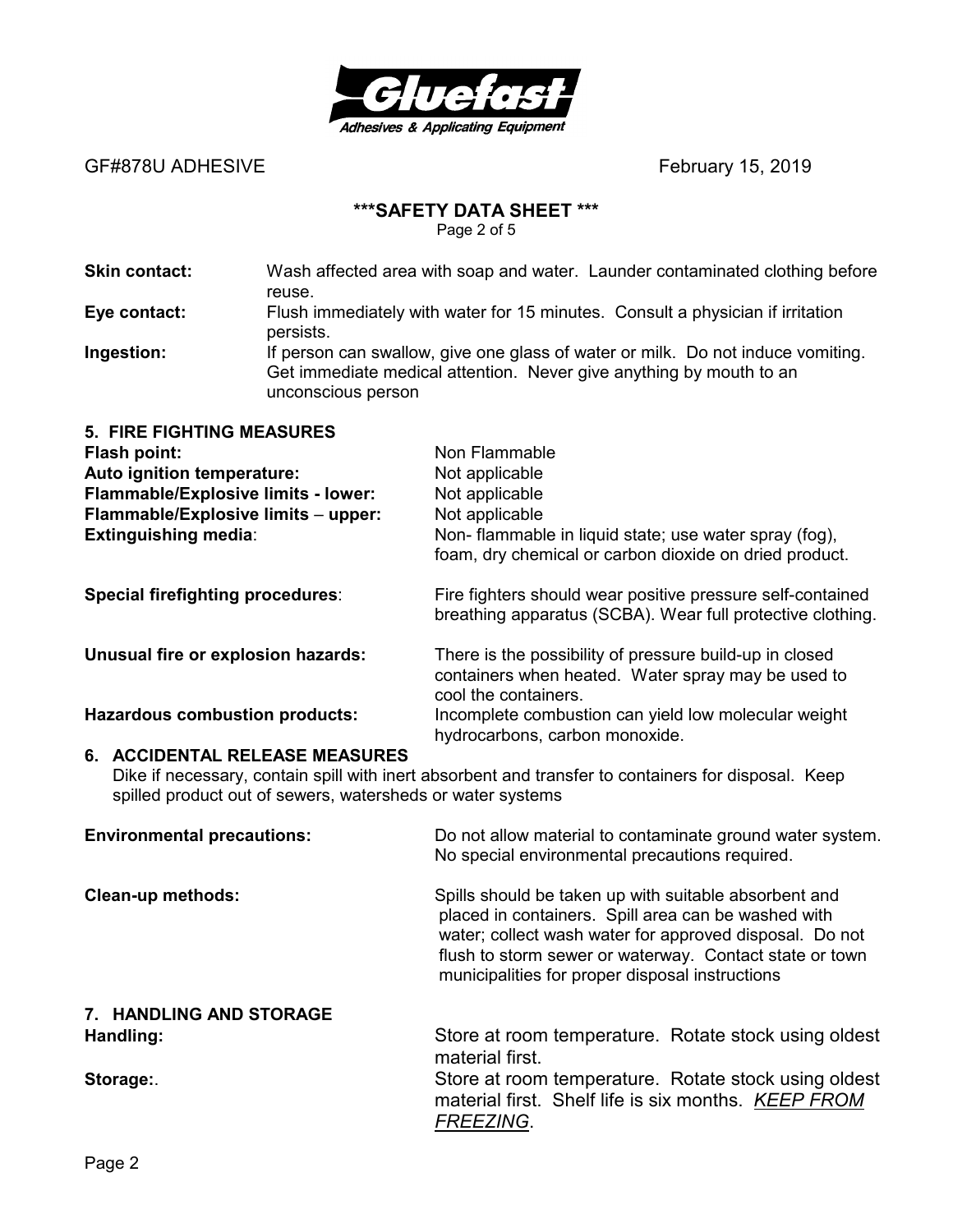

GF#878U ADHESIVE *CF#878U ADHESIVE* 

# **\*\*\*SAFETY DATA SHEET \*\*\***

Page 3 of 5

#### **8. EXPOSURE CONTROLS/PERSONAL PROTECTION**

**Employers should complete an assessment of all workplaces to determine the need for, and selection of, proper exposure controls and protective equipment for each task performed.** 

| <b>Hazardous components</b>         | <b>ACGIH TLV</b>                                                                        | <b>OSHA PEL</b>                                                                                      |
|-------------------------------------|-----------------------------------------------------------------------------------------|------------------------------------------------------------------------------------------------------|
| Methyl alcohol                      | 200 ppm TWA / 250 ppm STEL                                                              | 200 ppm TWA; 260 mg/m3 TWA                                                                           |
|                                     | Skin absorption may potentially contribute to<br>the overall exposure to this material. |                                                                                                      |
| <b>Engineering controls:</b>        |                                                                                         | General room ventilation is usually adequate. Local                                                  |
|                                     |                                                                                         | exhaust ventilation is recommended when general                                                      |
|                                     |                                                                                         | ventilation is not sufficient to control airborne                                                    |
|                                     | contamination.                                                                          |                                                                                                      |
|                                     |                                                                                         |                                                                                                      |
| <b>Respiratory protection:</b>      |                                                                                         | No personal respiratory protective equipment normally                                                |
|                                     |                                                                                         | required. Where the potential exists for exposure to                                                 |
|                                     |                                                                                         | decomposition products due to heating or elevated                                                    |
|                                     |                                                                                         | temperatures, wear NIOSH approved respiratory<br>protection as appropriate. Observe OSHA regulations |
|                                     |                                                                                         | for respiratory use (29 CFR 1910.134).                                                               |
| <b>Eyeface protection:</b>          |                                                                                         | Safety goggles or safety glasses with side shields. Full                                             |
|                                     |                                                                                         | face protection should be used if the potential for                                                  |
|                                     |                                                                                         | splashing or spraying of product exists.                                                             |
| <b>Skin protection:</b>             |                                                                                         | Use impermeable gloves and protective clothing as                                                    |
|                                     |                                                                                         | necessary to prevent skin contact. Wear suitable                                                     |
|                                     | protective clothing.                                                                    |                                                                                                      |
|                                     |                                                                                         |                                                                                                      |
| 9. PHYSICAL AND CHEMICAL PROPERTIES |                                                                                         |                                                                                                      |
| <b>Physical state:</b>              | Liquid                                                                                  |                                                                                                      |
| Color:                              | White                                                                                   |                                                                                                      |
| Odor:                               | Mild                                                                                    |                                                                                                      |
| <b>Odor threshold:</b>              | Not available                                                                           |                                                                                                      |
| Ph:                                 | $7.0 - 7.6$                                                                             |                                                                                                      |
| <b>Vapor Pressure:</b>              | Not applicable                                                                          |                                                                                                      |
| <b>Boiling Point/range:</b>         | $>200^\circ F$                                                                          |                                                                                                      |

**Not applicable Not applicable Not applicable Not applicable Not applicable Not applicable Miscible** 

**Partition coefficient (n-octanole 0.10)** 

| <b>Freezing Point/range:</b>            | Below 32°F      |
|-----------------------------------------|-----------------|
| Specific gravity:                       | 1.08            |
| Vapor density:                          | Not applical    |
| <b>Flash Point:</b>                     | Not applical    |
| Flammable/Explosive limits - lower:     | Not applical    |
| Flammable/Explosive limits - upper:     | Not applical    |
| <b>Autoignition temperature:</b>        | Not applical    |
| <b>Evaporation rate:</b>                | Not applical    |
| <b>Solubility in water:</b>             | <b>Miscible</b> |
| Partition coefficient (n-octanol/water) | Not availabl    |
| VOC, weight percent:                    | 0.10            |
| Page 3                                  |                 |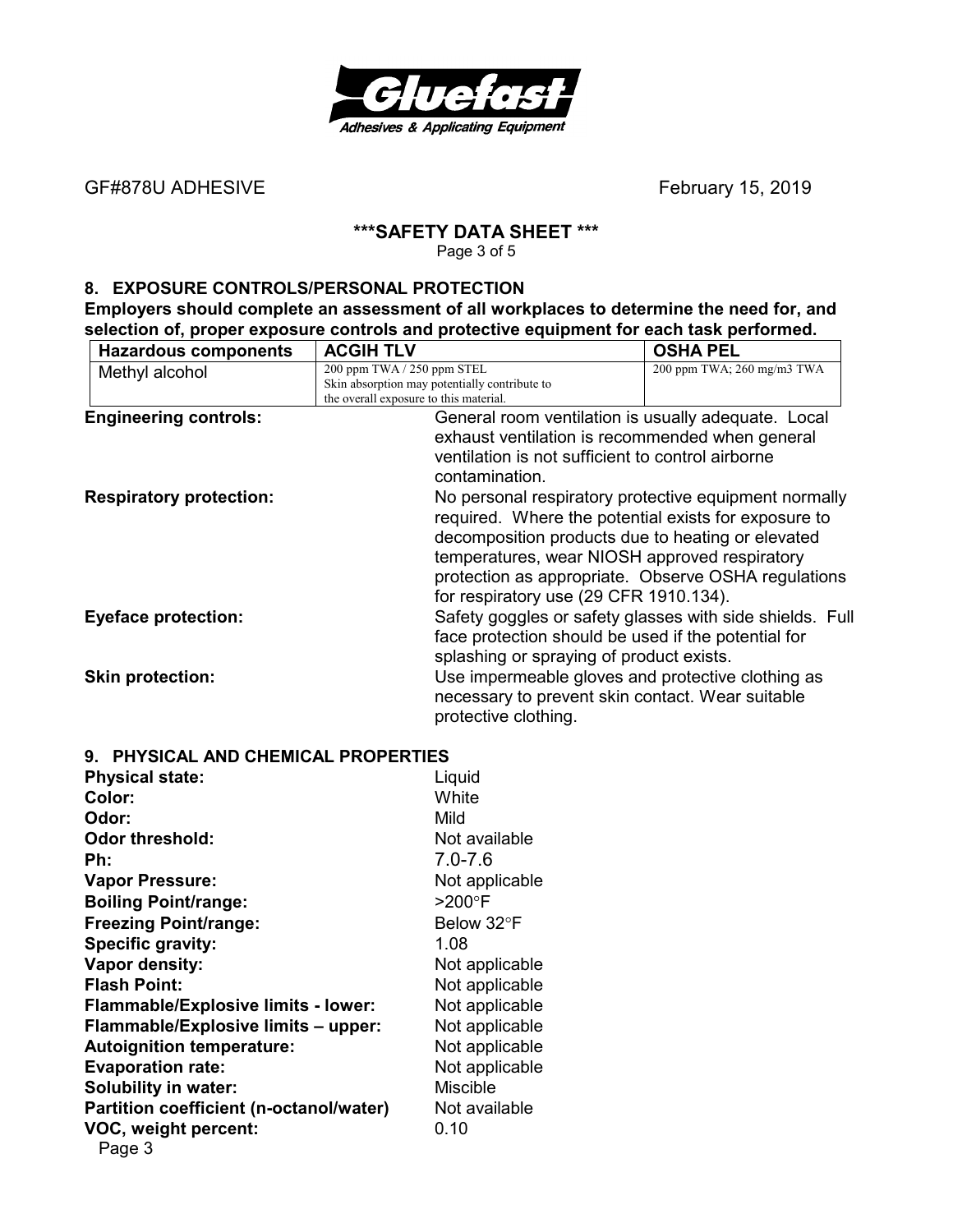

## GF#878U ADHESIVE *CF#878U ADHESIVE*

#### **\*\*\*SAFETY DATA SHEET \*\*\***

Page 4 of 5

## **10. STABILITY AND REACTIVITY**

| Stability                        | Stable                                          |
|----------------------------------|-------------------------------------------------|
| Hazardous reactions:             | Will not occur.                                 |
| Hazardous decomposition products | Carbon monoxide, carbon dioxide, nitrogen gases |
| Incompatible materials:          | Materials that react with water.                |
| Conditions to avoid:             | Do not freeze.                                  |

#### **11. TOXICOLOGICAL INFORMATION**

| Hazardous components LD50 ORAL |                   | <b>LC50 INHALATION</b>  | LD50 DERMAL          |
|--------------------------------|-------------------|-------------------------|----------------------|
| Methyl alcohol                 | Oral LD50 Rat $=$ | Inhalation LC50 Rat $=$ | Dermal LD50 Rabbit = |
|                                | 5628 mg/kg        | 64,000 ppm/4H           | 15,000 mg/kg         |

#### **12. ECOLOGICAL INFORMATION**

Ecological information: Not available for this product.

#### **13. DISPOSAL CONSIDERATIONS**

#### **Information provided is for unused product only.**

| Recommended method of disposal: | Legal disposition of wastes is the responsibility of the<br>owner/generator of the waste. Applicable federal, state<br>and/or local regulations must be followed during<br>treatment, storage, or disposal of waste containing this<br>product. |
|---------------------------------|-------------------------------------------------------------------------------------------------------------------------------------------------------------------------------------------------------------------------------------------------|
| Hazardous waste number:         | Not a RCRA hazardous waste.                                                                                                                                                                                                                     |

### **14. TRANSPORT INFORMATION**

U.S. Department of Transportation Ground (49 CFR)

| Proper shipping name:                                                                     | GF878UGL, GF878UPL, GF878UDR          |
|-------------------------------------------------------------------------------------------|---------------------------------------|
| Hazard class or division:                                                                 | <b>None</b>                           |
| Identification number:                                                                    | <b>None</b>                           |
| Packing group:                                                                            | Carton, 5-gallon pail, 55 gallon drum |
| Product is not regulated, non hazardous and not restricted for transport by air or water. |                                       |

Page 4